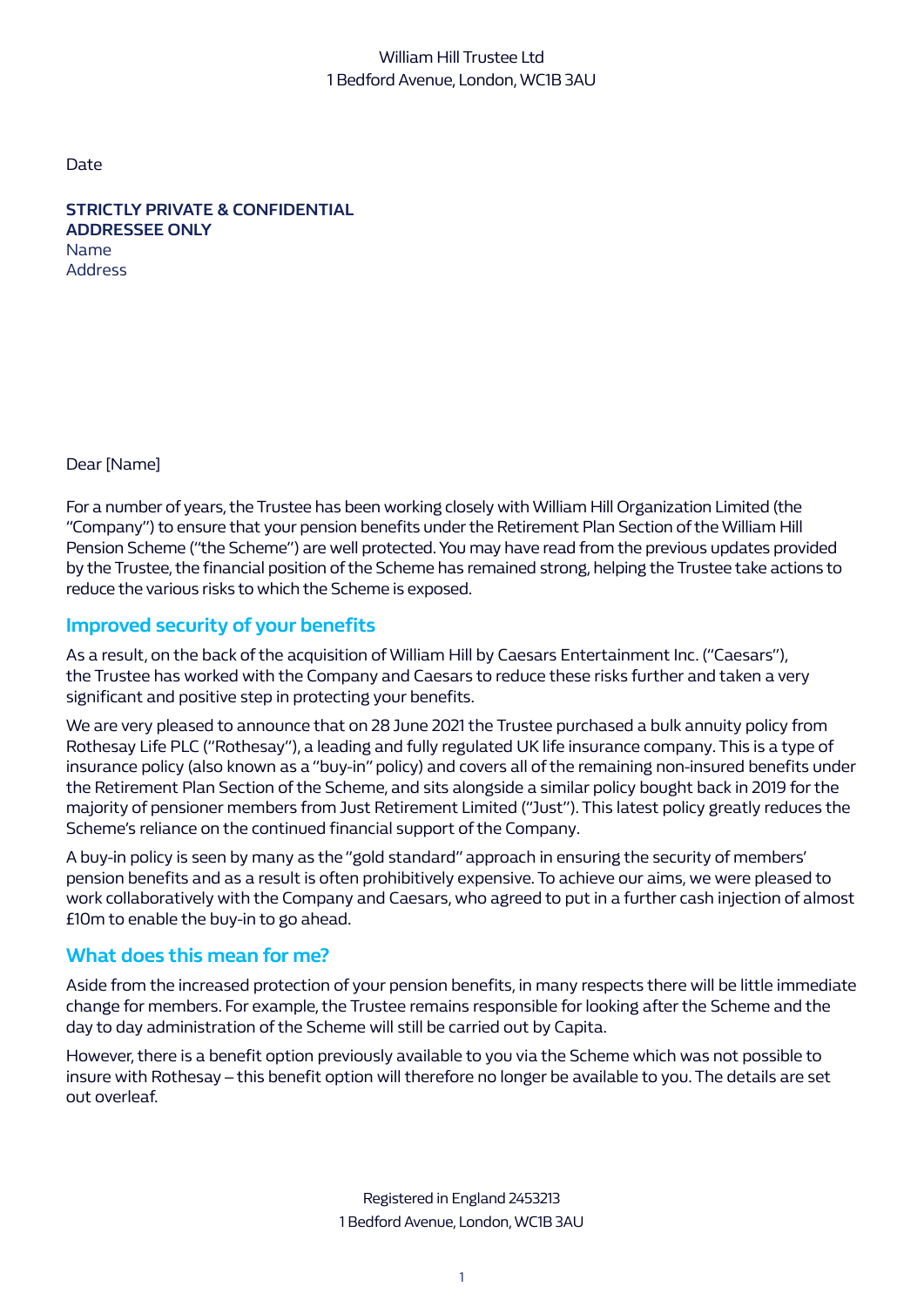# **Tax-free cash option – link between Retirement Plan Section and Pension Savings Plan**

Currently members like you, with benefits in both the Retirement Plan Section and the Pension Savings Plan, have some flexibility over the source of the tax-free cash option available to you upon retirement – something which was negotiated by the Trustee at the time of the closure of the Retirement Plan Section to future benefit accrual in March 2011. Under this arrangement, you are able to use some or all of your savings in the Pension Savings Plan (the Defined Contribution Section of the Scheme) to fund your taxfree cash lump sum, which leaves a higher level of pension from the Retirement Plan Section (the Defined Benefit Section). The maximum amount of Pension Savings Plan funds you can use to fund tax-free cash from the Retirement Plan Section is currently £131,000.

It was not possible to effectively insure the current link between the Retirement Plan Section benefits and the Pension Savings Plan benefits as part of the buy-in with Rothesay. This means that going forward, this option will no longer be available. If you have already received a retirement quote that allows for the link between the two benefits, the quote you received will still stand. As such, if you accept your quote you would not receive the top-up payment set out in this letter as you are able to take your retirement benefits on the current basis and are therefore not impacted by this change.

For everyone else, as a result of the required changes we have been working closely with our advisers and the Company to see what we can give to members to make up for the loss of this flexibility. I am delighted to say that **the Company has agreed that a one-off contribution of £X will be made into your account under the Pension Savings Plan. This has been calculated as 20% of your capped Pension Savings Plan fund as at 12 May 2021.**

**This top-up payment may have adverse tax consequences for some members. More detail is included in the attached pensions tax fact sheet. If you think you may experience adverse tax consequences as a result of receiving this top-up then please contact Pensions@williamhill.co.uk by 31 August 2021. If we do not hear from you by this date, we will make the one-off contribution into your account on or around 31 October 2021.** 

The analysis we have carried out suggested that a relatively small number of members will require a slightly higher level of top-up to protect them against any adverse effect of the changes, so we will provide a slightly higher top-up for those members. This does mean however that even if you do not think you have a tax impact from the 20% top-up amount above, you could be impacted if this payment is slightly higher - if you think you might be impacted, please let us know per the above details.

#### **What happens next?**

As mentioned above, the policy with Rothesay will be held by the Trustee as an asset of the Scheme for the time being. This means that you will continue to receive correspondence from the Scheme in the same way as before and you can still contact Capita in the usual way if you wish to obtain a retirement quote or a transfer value (or have any other queries relating to your Scheme benefits).

It is worth noting that the Trustee and the Company may decide at some point in the future to convert both the policy purchased from Rothesay and the previous policy held with Just (which covers the majority of the Scheme's current pensioners) into individual annuity policies, which will be assigned to each Scheme member.

This is known as a "buy-out" and would mean that responsibility for providing the benefits promised to members from the Retirement Plan Section of the Scheme would pass over to the chosen insurers and the Retirement Plan Section would eventually be wound up and discontinued. However, it is worth noting that there are a number of steps which need to be taken before a buy-out can be completed. In the event that the Trustee and Company were planning to buy-out, we would write to you with further details at the time.

#### **Who can I contact for further information?**

If you have any questions about the contents of this letter, then please contact us at **pensions@williamhill.co.uk**

Yours sincerely

**Hugh Nolan** Chairman William Hill Trustee Limited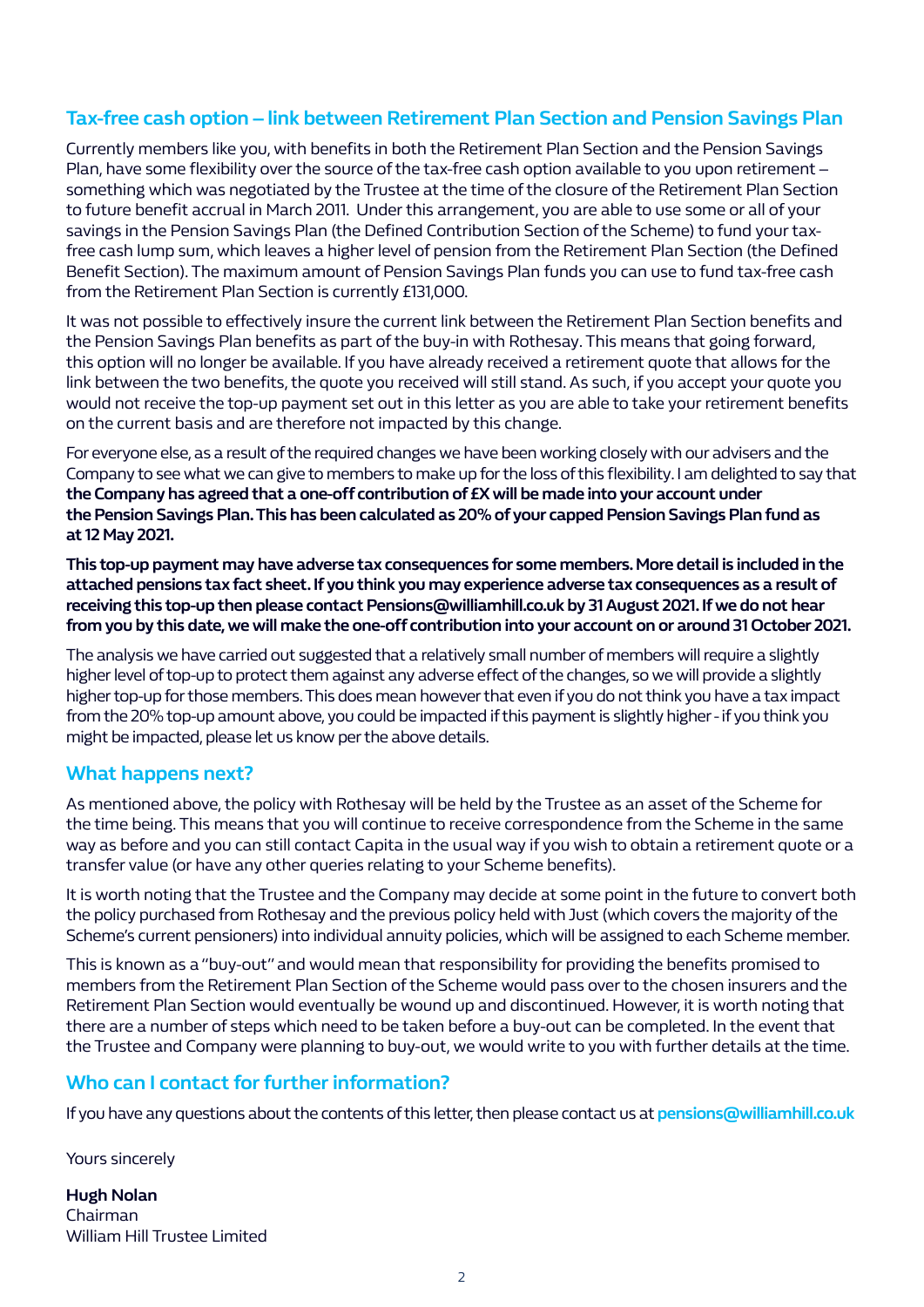# **FACTSHEET – PENSIONS TAX**

This fact sheet sets out some further details relating to the current UK pensions tax regime. It will only be relevant to you if you:

- expect to breach the Annual Allowance in the 2021/22 tax year; or
- expect to breach the Money Purchase Annual Allowance in the 2021/22 tax year; or
- have total pension benefits in excess of the Lifetime Allowance; or
- have a protected Lifetime Allowance.

We are not permitted to provide you with tax advice and this fact sheet should not be considered as such. If you think you may need tax advice, then you are responsible for taking this separately yourself.

#### **IN BRIEF**

You may need to take action to protect your tax position if any of the following apply:

- Your pension savings this tax year (including top-ups) will exceed £40,000 (lower limits can apply for anyone with income over £200,000).
- You have already accessed some of your pension savings on a flexible basis since 2015.
- Your total pension savings are over £1,000,000.
- You have previously applied for Lifetime Allowance Protection from HMRC.

#### **Background**

The current UK pensions tax regime dates back to 6 April 2006, although it has been amended several times since then. Two key parts of the tax rules are the Annual Allowance and the Lifetime Allowance.

In broad terms, the Annual Allowance limits how much tax relief on pensions savings you can get in any given tax year and is measured annually, whereas the Lifetime Allowance limits the overall amount of pensions savings you can make with tax benefits and is assessed when you start taking your benefits. You can make pension savings above these limits but the tax relief on those extra savings is effectively reclaimed by HMRC through an additional tax charge.

#### **Annual Allowance**

The standard Annual Allowance is currently £40,000. However, there are some exceptions:

- A lower Tapered Annual Allowance may apply to people with a total UK taxable income (ignoring the value of any pension savings) of over £200,000 (for tax years 2020/21 onwards<sup>1</sup>). The Tapered Annual Allowance may be as low as £4,000 where total UK taxable income plus the value of any pension savings in the tax year exceeds £312,000;
- You can carry forward unused Annual Allowance from the previous three tax years and combine this with your Annual Allowance for the current tax year; and
- A separate and lower Money Purchase Annual Allowance of £4,000 will apply to the money purchase savings of people who have accessed their pensions savings on a flexible basis<sup>2</sup> since 5 April 2015.

1 For tax years 2016/17 to 2019/20 inclusive the Tapered Annual Allowance might have applied to those with total UK taxable income of more than £110,000. The minimum Tapered Annual Allowance in these tax years could have been £10,000 if total UK taxable income plus the value of pension savings exceeded £210,000.

2 For example, by commencing a flexible pension drawdown facility or cashing out a Money Purchase benefit for a single taxable lump sum.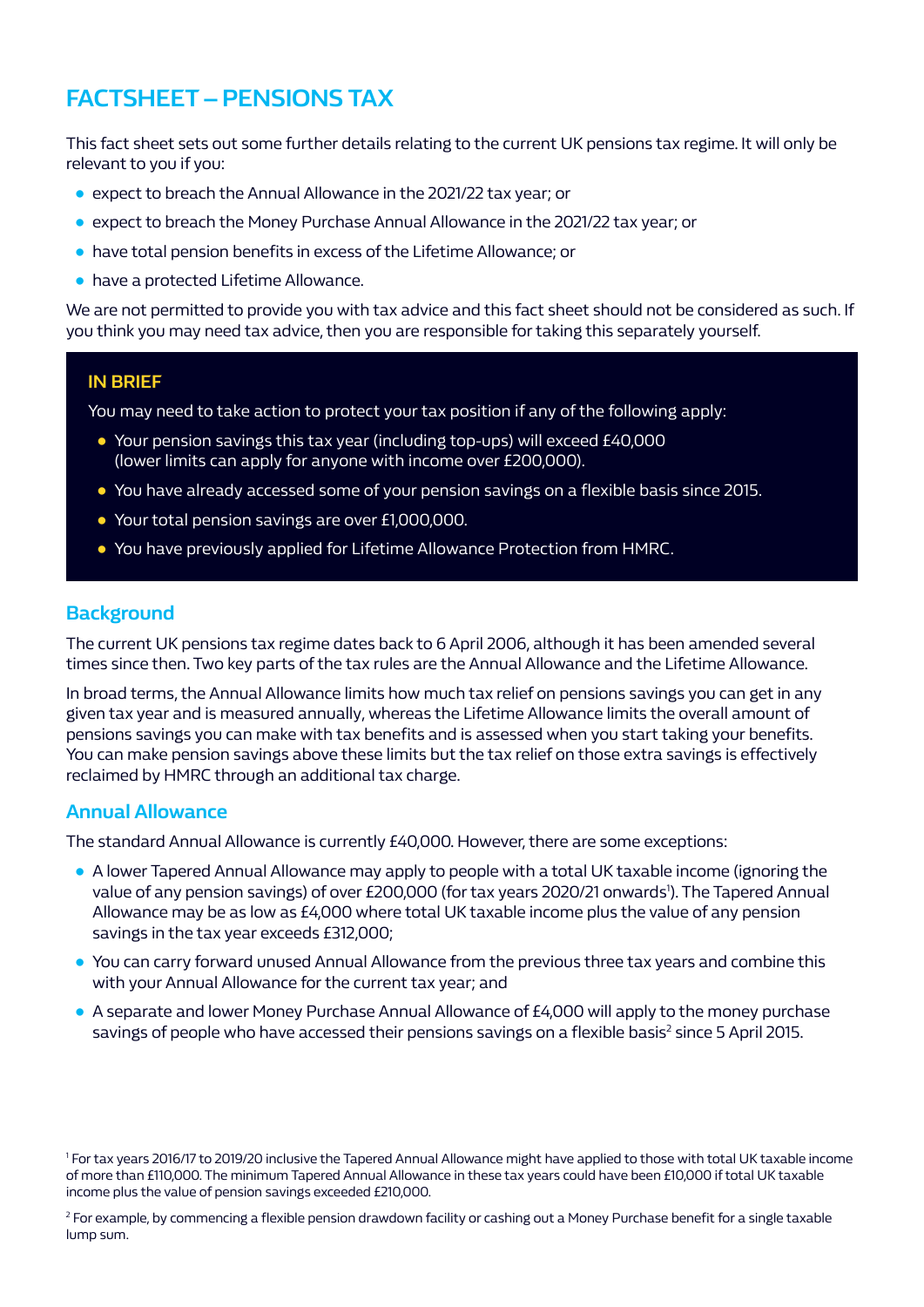The top-up to your PSP fund explained in our earlier letters will be included in the value of your total pensions savings for this tax year and will therefore be counted in the assessment against your Annual Allowance for the 2021/22 tax year.

**If you believe you may breach the Annual Allowance (or Money Purchase / Tapered Annual Allowance if applicable) for the 2021/22 tax year as a result of the top-up and do not have sufficient carry forward, then please let us know so that we can work with you to help sort this out.**

# **Lifetime Allowance**

The top-up to your PSP fund will be included in the test against the Lifetime Allowance when you come to draw benefits from your PSP fund.

The standard Lifetime Allowance is currently £1,073,100. If your total pension savings exceed this amount, then you might end up paying additional tax. The check on whether this applies includes all your pension schemes and benefits (except the State Pension), with the value of any **Defined Benefit** pensions usually calculated as 20 times the amount of the pension.

#### **Please let us know if you have total pension savings over the Lifetime Allowance.**

# **Protected Lifetime Allowance**

Some members may have a higher protected Lifetime Allowance if they have applied for, been granted and kept various **forms** of Lifetime Allowance protection in the past.

You will only have a protected Lifetime Allowance if you have specifically applied for it. If you have successfully applied for Lifetime Allowance protection, then you should have received confirmation from HMRC. Lifetime Allowance protection comes in various forms which are listed below:

- Primary Protection
- Enhanced Protection
- Fixed Protection 2012, 2014, 2016; and
- Individual Protection 2014, 2016.

**Under HMRC rules, the top-up to your PSP fund explained in our letter could have adverse tax implications for members with certain forms of Lifetime Allowance protection, specifically Enhanced Protection or any of the Fixed Protections.**

**If you have either Enhanced or one of the Fixed Lifetime Allowance protections, it is therefore very important that you respond to this letter so that we are aware of your pensions tax position and can take appropriate action to help ensure that the Lifetime Allowance protection you have obtained is not jeopardised.**

When writing, please confirm the following details:

- **The type of Lifetime Allowance protection you have been given;**
- The value of your protected Lifetime Allowance;
- A protection notification number;
- A scheme administrator reference; and
- The application date.

#### **Contact Details**

If you believe you may be affected by any of the issues covered in this factsheet or have any other questions regarding the contents of this letter, please contact us at **pensions2021@williamhill.co.uk**